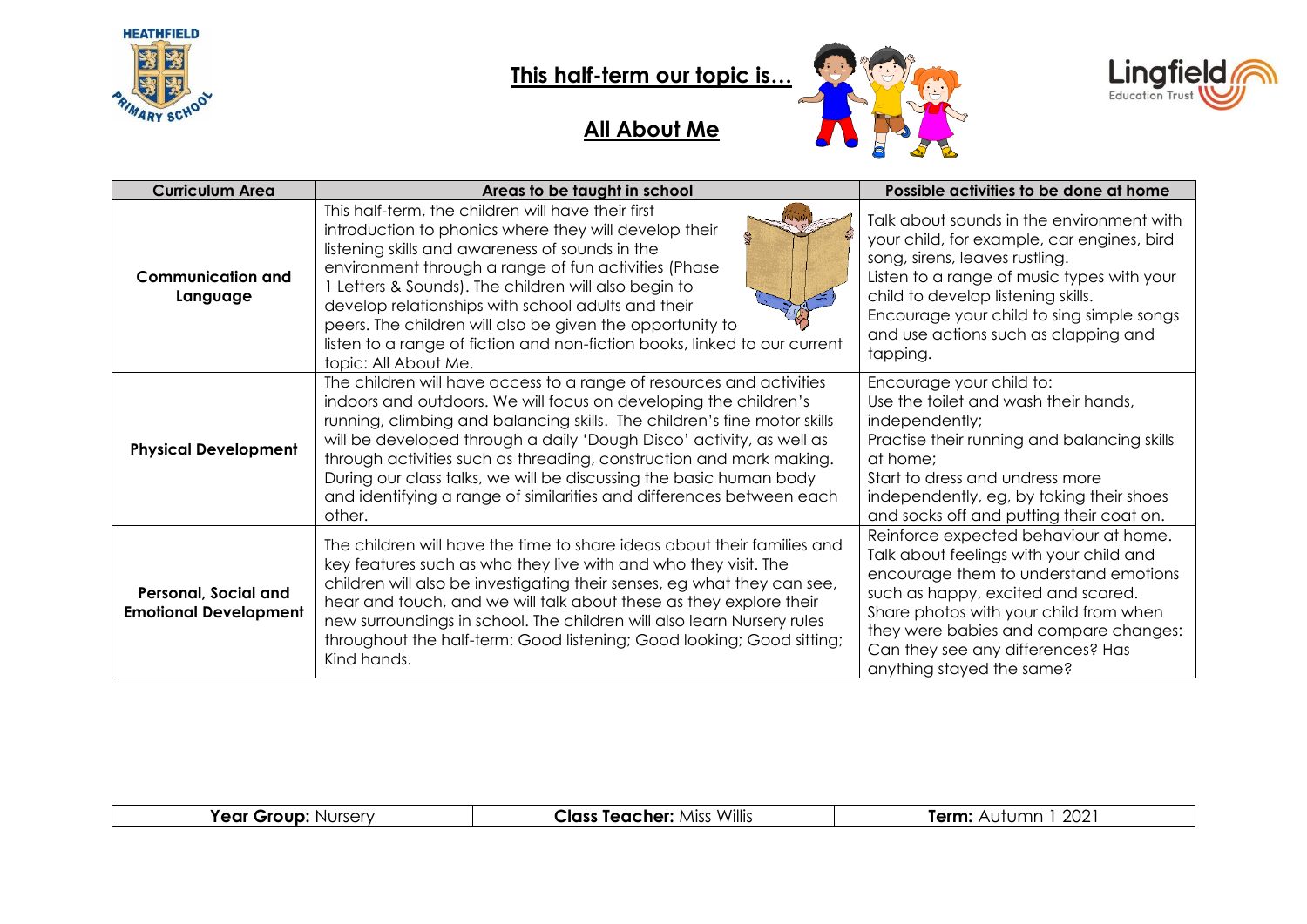



### **All About Me**

| Literacy                             | This half-term, the children will focus on a range of<br>stories that link to our topic, 'All About Me.' These<br>stories will include: 'Owl Babies', 'The Colour<br>Monster', 'Things I Like' and 'Stick Man.' We will talk<br>and share ideas about these stories as a group, as<br>well as completing a range of practical and fun<br>activities based on the books.                                                                                                                                                                                                 |  | Continue to read a range of stories to your<br>child every day and discuss key<br>characters.<br>Model how to hold a book the correct<br>way up and turn the pages.                                                                    |
|--------------------------------------|-------------------------------------------------------------------------------------------------------------------------------------------------------------------------------------------------------------------------------------------------------------------------------------------------------------------------------------------------------------------------------------------------------------------------------------------------------------------------------------------------------------------------------------------------------------------------|--|----------------------------------------------------------------------------------------------------------------------------------------------------------------------------------------------------------------------------------------|
| <b>Mathematics</b>                   | This half-term in maths, the children will be listening and acting<br>out a range of number rhymes, such as 'Five Little Monkeys'<br>and 'Five Currant Buns'. The children will also look at the topic<br>of size where they will investigate which objects are 'smaller'<br>and 'bigger'.                                                                                                                                                                                                                                                                              |  | Focus on numbers 1-5 with your child:<br>saying them in order and counting<br>objects. Encourage your child to place<br>objects in a line and to touch each one as<br>they count it.                                                   |
| <b>Understanding the World</b>       | The children will have the opportunity to share ideas in the class<br>about where they live and who they live with. We will then discuss<br>these ideas and identify any similarities or differences. The children will<br>also be looking at seasonal changes as the term progresses - focusing<br>on autumn - and explore this in the indoor and outdoor classrooms<br>and the school grounds.                                                                                                                                                                        |  | Talk to your child about where they live<br>and who they live with. Discuss family<br>nationalities and where different family<br>members were born.<br>Observe signs of autumn and talk about<br>things like colours and the weather. |
| <b>Expressive Arts and</b><br>Design | The children will complete art tasks linked to our<br>story of the week. The children will draw self-portraits<br>using mirrors, as well as portraits of family members<br>and their pets. We will explore the story, 'The Colour<br>Monster' and the children will use different materials<br>to construct their own colour monster. They will use<br>a variety of colours to express their feelings. Nursery<br>will also take part in a whole-school art project based on the story,<br>'Rules of Summer.' The children will learn a variety of songs and<br>rhymes. |  | Explore colours and colour mixing with<br>your child at home.<br>Help them to develop their imagination by<br>giving them different materials to make<br>things with.                                                                  |

| Year Group:<br><b>Nurserv</b> | Class Teacher: .<br><b>MISS</b><br>Willis | $\sim$<br>$ -$<br>100r<br>. ∆rr<br>m<br>ZUZ<br>enn.<br>nui |
|-------------------------------|-------------------------------------------|------------------------------------------------------------|
|                               |                                           |                                                            |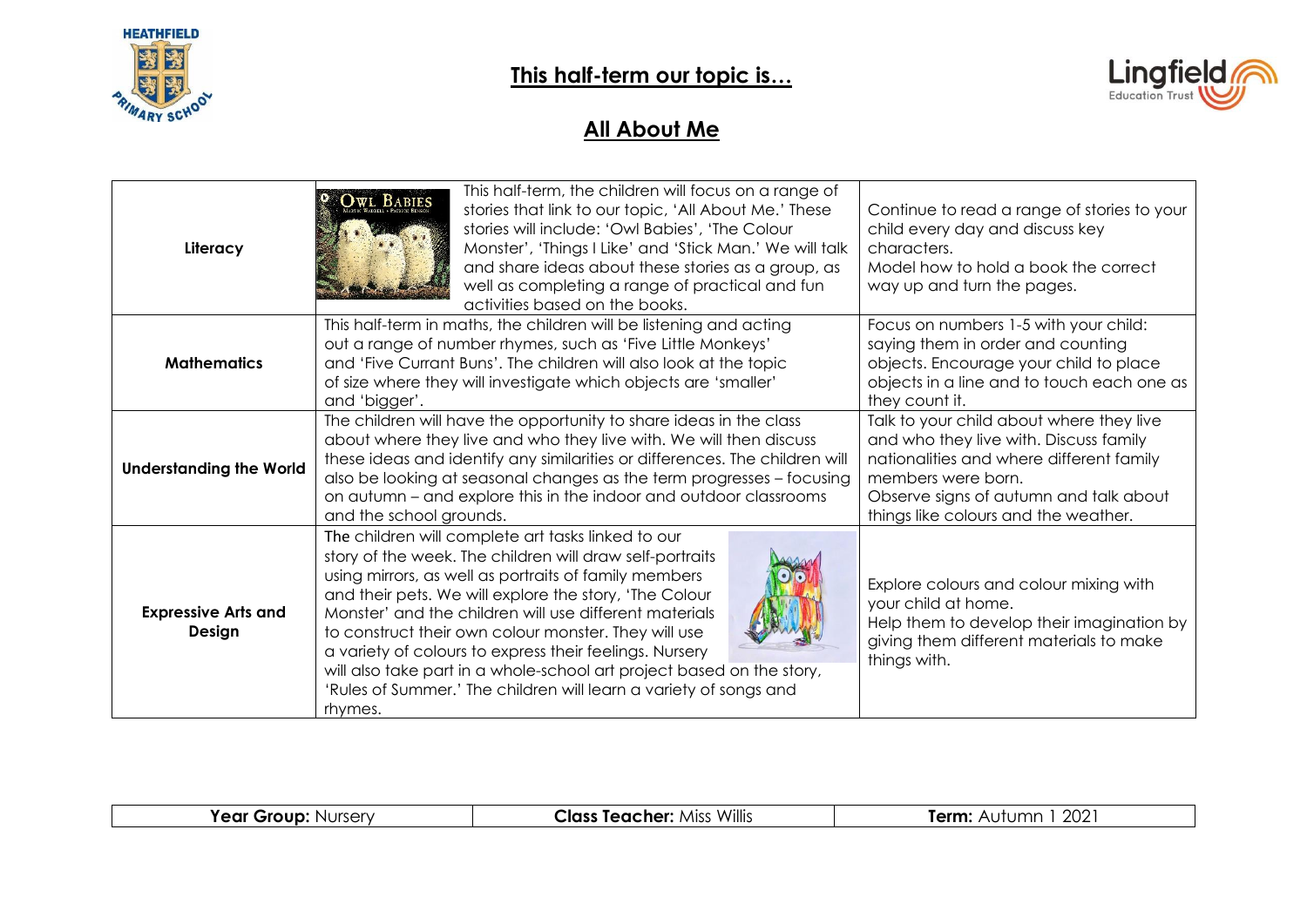

**This half-term, our topic is…**





### **'Celebrations!'**

| <b>Curriculum Area</b>                                        | Areas to be taught in school                                                                                                                                                                                                                                                                                                                                                                                         | Possible activities to be done at home                                                                                                                                                                                                                                                                  |
|---------------------------------------------------------------|----------------------------------------------------------------------------------------------------------------------------------------------------------------------------------------------------------------------------------------------------------------------------------------------------------------------------------------------------------------------------------------------------------------------|---------------------------------------------------------------------------------------------------------------------------------------------------------------------------------------------------------------------------------------------------------------------------------------------------------|
| <b>Communication &amp;</b><br>Language                        | The children will listen to stories that relate to our new<br>topic, 'Celebrations.' They will learn new vocabulary<br>& discuss key events. In phonics, we will be exploring<br>body sounds & moving our bodies to the music. We<br>will also be exploring rhythm & will be playing a<br>range of rhyming games.                                                                                                    | Continue to listen to a range of music with<br>your child to develop listening skills.<br>Work with your child to practise copying a<br>beat such as clapping or tapping.<br>Introduce rhyming words & ask your child<br>to complete a familiar rhyme such as<br>'Humpty Dumpty' & 'Incy Wincy Spider'. |
| <b>Physical Development</b>                                   | The children will continue to practise their movement & balancing<br>skills, as well as their ability to climb steps using alternate feet. The<br>children will work on their fine motor skills by starting to use tools &<br>equipment - such as cutting with scissors & painting with brushes -<br>throughout the areas of nursery, The children will continue to develop<br>more control in using pens & pencils. | Continue to encourage your child to dress<br>& undress independently, e.g. putting their<br>coat & gloves on.<br>Encourage your child to climb steps using<br>alternative feet & to balance<br>independently.                                                                                           |
| <b>Personal, Social &amp;</b><br><b>Emotional Development</b> | The children will continue to develop their new friendships in nursery &<br>develop their skills of sharing & finding solutions to conflicts. They will<br>explore how they & others may be feeling & how we can look after<br>each other. They will continue to follow the nursery rules & routines &<br>understand why these are important.                                                                        | Reinforce expected behaviour at home &<br>talk about the rules they follow at nursery.<br>Talk about feelings like 'happy', 'sad',<br>'worried' or 'angry' & share ideas about<br>when they might feel this way.<br>Play a turn-taking game to develop your<br>child's experience of sharing.           |

| Year Group:<br>Mursery N | Willis<br><b>Class Teacher: Miss</b> | ., 2021<br>Term:<br>Autumn |
|--------------------------|--------------------------------------|----------------------------|
|                          |                                      |                            |